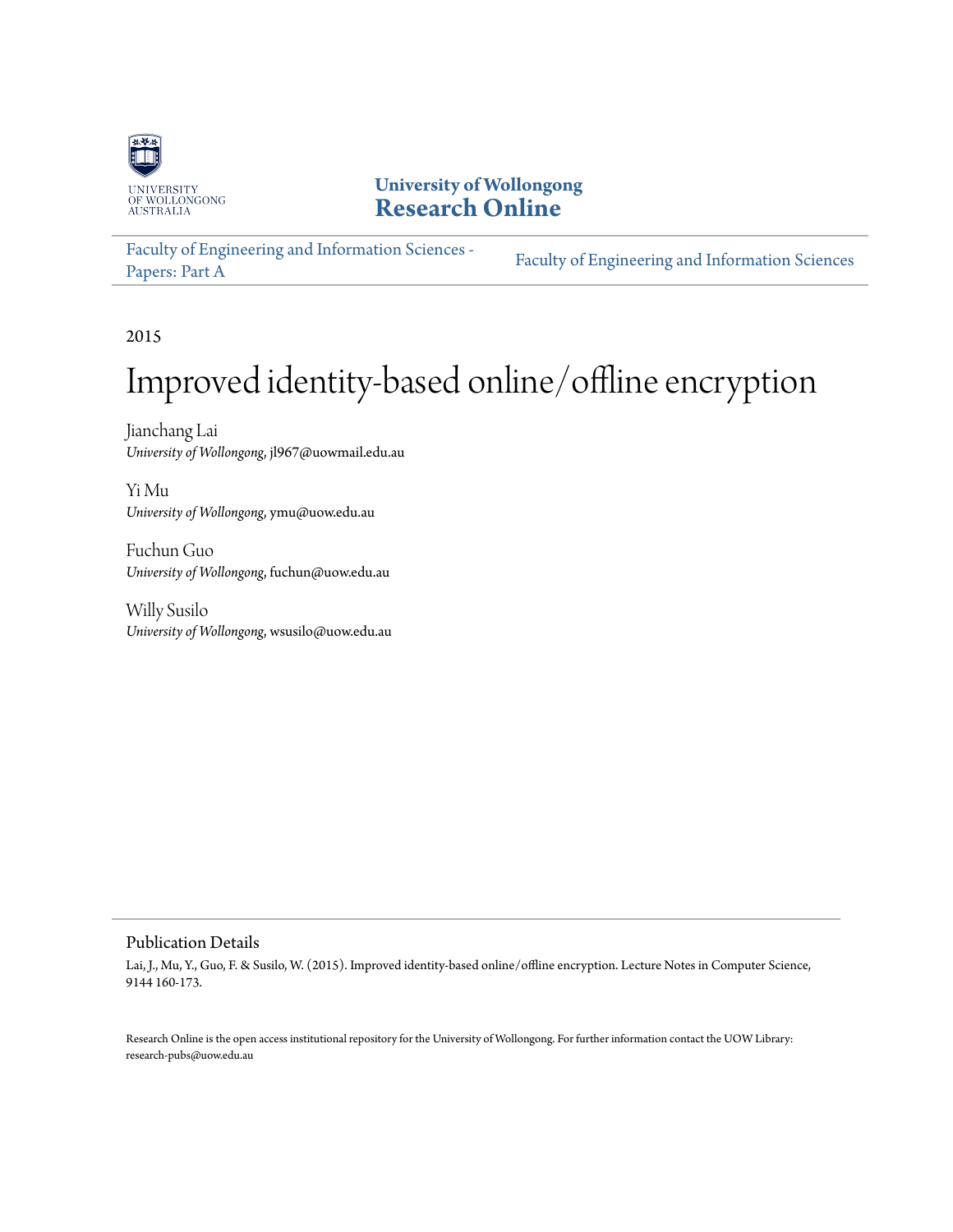# Improved identity-based online/offline encryption

## **Abstract**

The notion of online/offline encryption was put forth by Guo, Mu and Chen (FC 2008), where they proposed an identity-based scheme called identity-based online/offline encryption (IBOOE). An online/ offline encryption separates an encryption into two stages: offline and online. The offline phase carries much more computational load than the online phase, where the offline phase does not require the information of the message to be encrypted and the identity of the receiver. Subsequently, many applications of IBOOE have been proposed in the literature. As an example, Hobenberger and Waters (PKC 2014) have recently applied it to attribute-based encryption. In this paper, we move one step further and explore a much more efficient variant.We propose an efficient semi-generic transformation to obtain an online/offline encryption from a tradition identity-based encryption (IBE). Our transformation provides a new method to separate the computation of receiver's identity into offline and online phases. The IBOOE schemes using our transformation saves one group element in both offline and online phases compared to other IBOOE schemes in identity computing. The transformed scheme still maintains the same level of security as in the original IBE scheme.

#### **Disciplines**

Engineering | Science and Technology Studies

#### **Publication Details**

Lai, J., Mu, Y., Guo, F. & Susilo, W. (2015). Improved identity-based online/offline encryption. Lecture Notes in Computer Science, 9144 160-173.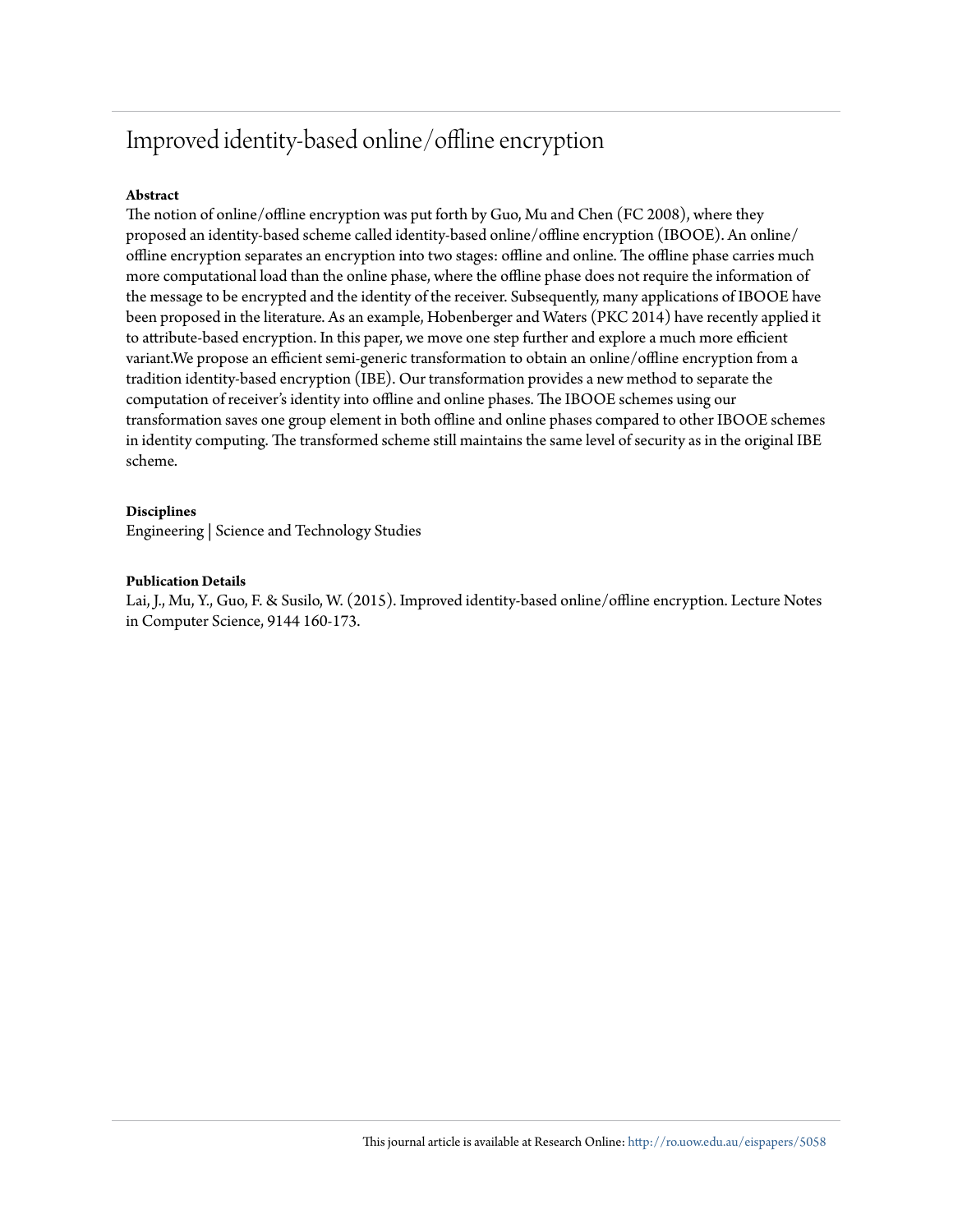# **Improved Identity-Based Online/Offline Encryption**

Jianchang Lai<br/>  ${}^{(\boxtimes)}$  , Yi Mu, Fuchun Guo, and Willy Susilo

Centre for Computer and Information Security Research, School of Computing and Information Technology, University of Wollongong, Wollongong, NSW 2522, Australia *{*jl967,ymu,fuchun,wsusilo*}*@uow.edu.au

**Abstract.** The notion of online/offline encryption was put forth by Guo, Mu and Chen (FC 2008), where they proposed an identity-based scheme called identity-based online/offline encryption (IBOOE). An online/ offline encryption separates an encryption into two stages: offline and online. The offline phase carries much more computational load than the online phase, where the offline phase does not require the information of the message to be encrypted and the identity of the receiver. Subsequently, many applications of IBOOE have been proposed in the literature. As an example, Hobenberger and Waters (PKC 2014) have recently applied it to attribute-based encryption. In this paper, we move one step further and explore a much more efficient variant. We propose an efficient semi-generic transformation to obtain an online/offline encryption from a tradition identity-based encryption (IBE). Our transformation provides a new method to separate the computation of receiver's identity into offline and online phases. The IBOOE schemes using our transformation saves one group element in both offline and online phases compared to other IBOOE schemes in identity computing. The transformed scheme still maintains the same level of security as in the original IBE scheme.

**Keywords:** Identity-based encryption · Online/offline encryption

## **1 Introduction**

Identity based encryption (IBE) was first introduced by Shamir in 1984 [\[14](#page-15-0)]. In an IBE system, each user's public key can be an arbitrary string binding the user's identity, such as an email address or a telephone number. IBE removes the necessity of complex certificate management that exists in traditional public key cryptography. The need to incorporate certificates has been elimiated, and hence, it removes complicated and costly certificate verification processes. If a new user wants to join the network in a network system based on IBE, there is no need for other users in the network to verify its certificate in order to communicate securely.

One of the main concerns in cryptography is the efficiency of computation. However, most IBE schemes [\[2,](#page-14-0)[7,](#page-15-1)[17](#page-15-2)] in cryptography involve computations

<sup>-</sup>c Springer International Publishing Switzerland 2015

E. Foo and D. Stebila (Eds.): ACISP 2015, LNCS 9144, pp. 160–173, 2015.

DOI: 10.1007/978-3-319-19962-7 10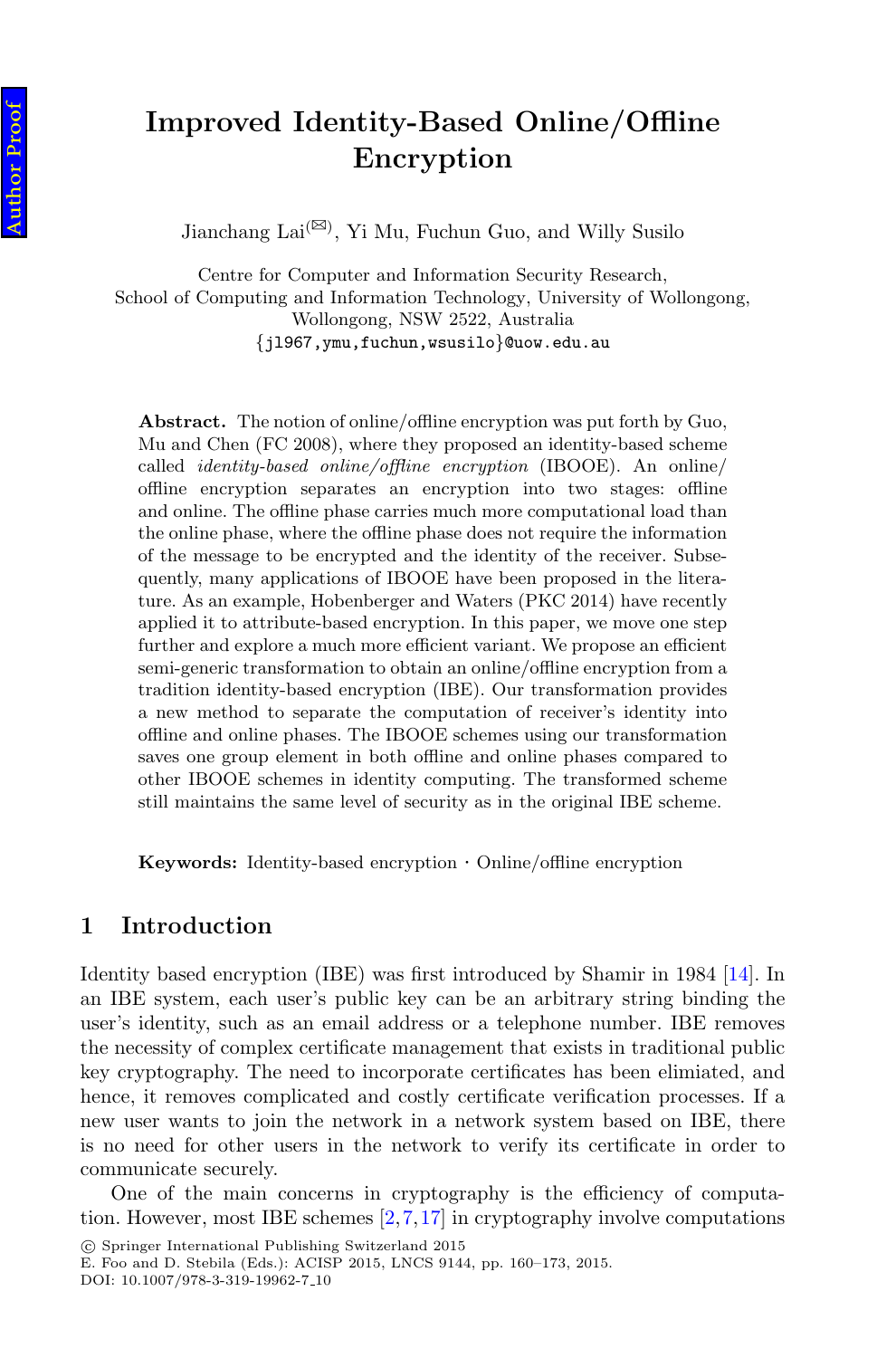including pairings over points on elliptic cure and exponentiations (point multiplications) in groups. These operations are regarded as the most costly computations in cryptography, which might be too costly to be applied in lightweight devices. One elegant way to solve the problem was proposed to reduce the computational overhead of digital signature schemes by Even, Goldreich and Micali [\[6\]](#page-15-3), where a signing process is split into two phases. The first phase is called the offline phase and is performed prior to obtaining the message to be signed. The second phase is called the online phase and is executed when the message becomes available. All the heavy computations in signing phase are pre-computed in the offline phase. In the online phase, it only performs the light computations such as modular multiplication.

The notion of online/offline encryption was first introduced by Guo, Mu and Chen [\[8\]](#page-15-4) in 2008, where they proposed an identity-based construction. The motivation of online/offline encryption is to improve the efficiency of encryption. In the offline phase, most of the heavy computations are conducted without the need to know the recipient's identity and the message to be encrypted. When the recipient's identity and the message become available, the online phase can be accomplished with great efficiency. This seminal work has attracted a lot of attention.

Guo, Mu and Chen [\[8\]](#page-15-4) constructed the first two identity-based IBOOE schemes based on the IBE schemes of Boneh and Boyen [\[2\]](#page-14-0) and Gentry [\[7\]](#page-15-1). Both IBOOE schemes were proven to be secure against chosen ciphertext attack (CCA) without random oracle. Subsequently, a more efficient IBOOE scheme than Guo et al.'s scheme [\[8\]](#page-15-4) was proposed by Liu and Zhou [\[10\]](#page-15-5). They proved that their proposed scheme was CCA-secure in the random oracle model. However, Selvi, Vivek and Rangan [\[12](#page-15-6),[13\]](#page-15-7) found that the scheme proposed by Liu and Zhou [\[10](#page-15-5)] actually was not CCA secure and gave a concrete example of an attack on confidentiality. The adversary could easily forge a ciphertext and distinguish the challenge message in the security proof. The authors also proposed a possible fix for the weakness in [\[10\]](#page-15-5). This notion has been extended to various areas such as attribute based encryption [\[9\]](#page-15-8) and signcryption [\[18\]](#page-15-9).

In an IBE system, the message space is quite limited such as in a cyclic group. To optimize the encryption system for any arbitrary message, one can make use of hybrid encryption. A useful tool called key encapsulation mechanism (KEM) was proposed by Cramer and Shoup [\[5](#page-15-10)] to build a hybrid encryption scheme. A KEM is similar to a public key encryption scheme, except that it encrypts a session key  $K$  instead of a message. The message is encrypted using the session key with a symmetry encryption system. Identity-based online/offline key encapsulation mechanism (IBOOKEM) is sufficient for practical applications. Therefore, with IBOOKEM, the main work is how to split the encryption into offline phase and online phase, where the identity of receiver only appears in the online phase.

The IBOOKEM was first proposed by Chow, Liu and Zhou [\[3](#page-15-11)]. It naturally requires that the KEM is able to divide into online phase and offline phase. Based on their IBOOKEM, they presented a CCA secure IBOOE scheme in the random oracle model and gave the general transformation from a one-way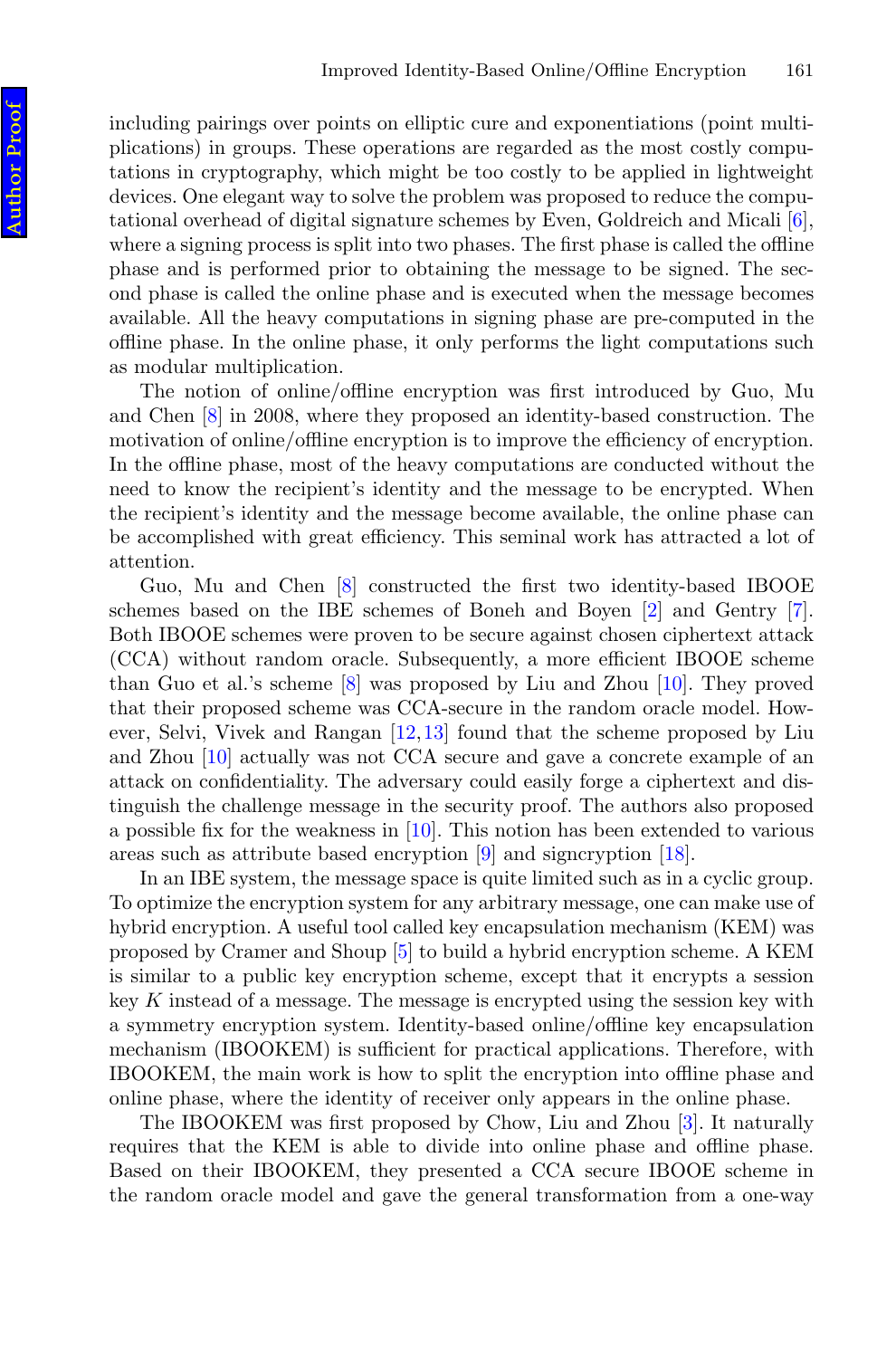Author ProofAuthor Proof

IBOOKEM scheme into a CCA IBOOE scheme. However, Selvi, Vivek and Rangan [\[13](#page-15-7)] showed that there was one weakness in the proof of CCA security in [\[3\]](#page-15-11), and hence, the scheme is insecure. Selvi, Vivek and Rangan [\[12](#page-15-6)[,13](#page-15-7)] proposed a new provably CCA secure and efficient IBOOE scheme in the random oracle model. Subsequently, they revisited their IBOOE and constructed signcryption schemes [\[13\]](#page-15-7). A practical IBOOE scheme for wireless sensor net-work in the selective ID model was proposed by Chu et al. [\[4\]](#page-15-12). Recently, Hohenberger and Waters [\[9\]](#page-15-8) proposed the first online/offline attribute based encryption (OOABE) scheme. Both schemes in their paper were selective chosen plaintext attack (CPA) secure.

A more efficient way to complete encryption and signature at the same time is signcryption. An, Dodis and Rabin [\[1\]](#page-14-1) proposed online/offline signcryption. But they only gave the general security proof notions and did not give their constructions. Sun et al. [\[15](#page-15-13)] provided the definition of the identity-based online/offline signcryption and the corresponding security model. Based on the work by Sun et al., several online/offline signcryption schemes have been proposed in the literature [\[13](#page-15-7)[,16](#page-15-14),[18,](#page-15-9)[19\]](#page-15-15).

#### **1.1 Our Contribution**

In this paper, we introduce a new semi-generic transformation to split the computation of identity into online and offline. Our transformation is *more efficient* than the previous transformation through the comparison in encryption computation and the ciphertext size. All the previous IBOOE schemes [\[3](#page-15-11)[,10,](#page-15-5)[12](#page-15-6)[,13](#page-15-7)] applied the technique introduced by Guo, Mu and Chen [\[8](#page-15-4)]. To deal with identity, they require at least two group elements in  $\mathbb G$  and one element in  $\mathbb Z_p^*$  while we only need one group element in  $\mathbb{G}$  and one element in  $\mathbb{Z}_p^*$ . We reduce one exponentiation operation in offline computation and save one group element in G both in offline storage and ciphertext length. We provide the security proof of our semi-generic transformation. We claim that the IBOOE schemes using our semi-generic transformation hold the same security level as in the original IBE schemes. Then we show a natural extension of IBE of Sakai and Kasahara [\[11\]](#page-15-16), Boneh and Boyen [\[2](#page-14-0)], Gentry [\[7\]](#page-15-1) and Waters [\[17\]](#page-15-2) applying our transformation.

**Organization of the Paper.** In Section 2, we review some preliminaries including the definition of bilinear, identity-based online/offline encryption and the security model of IBOOE. Our semi-generic transformation, its security proof and a comparison are provided in Section 3. Four examples of IBOOE schemes converted by our transformation from the classical IBE schemes and our conclusion are presented in Section 4 and Section 5, respectively.

## **2 Preliminaries**

In this section, we define bilinear pairing and identity-based online/offline encryption and then review the definition of security model for an IBOOE system. For simplicity, in this paper, we define an IBOOE as an IBOOKEM.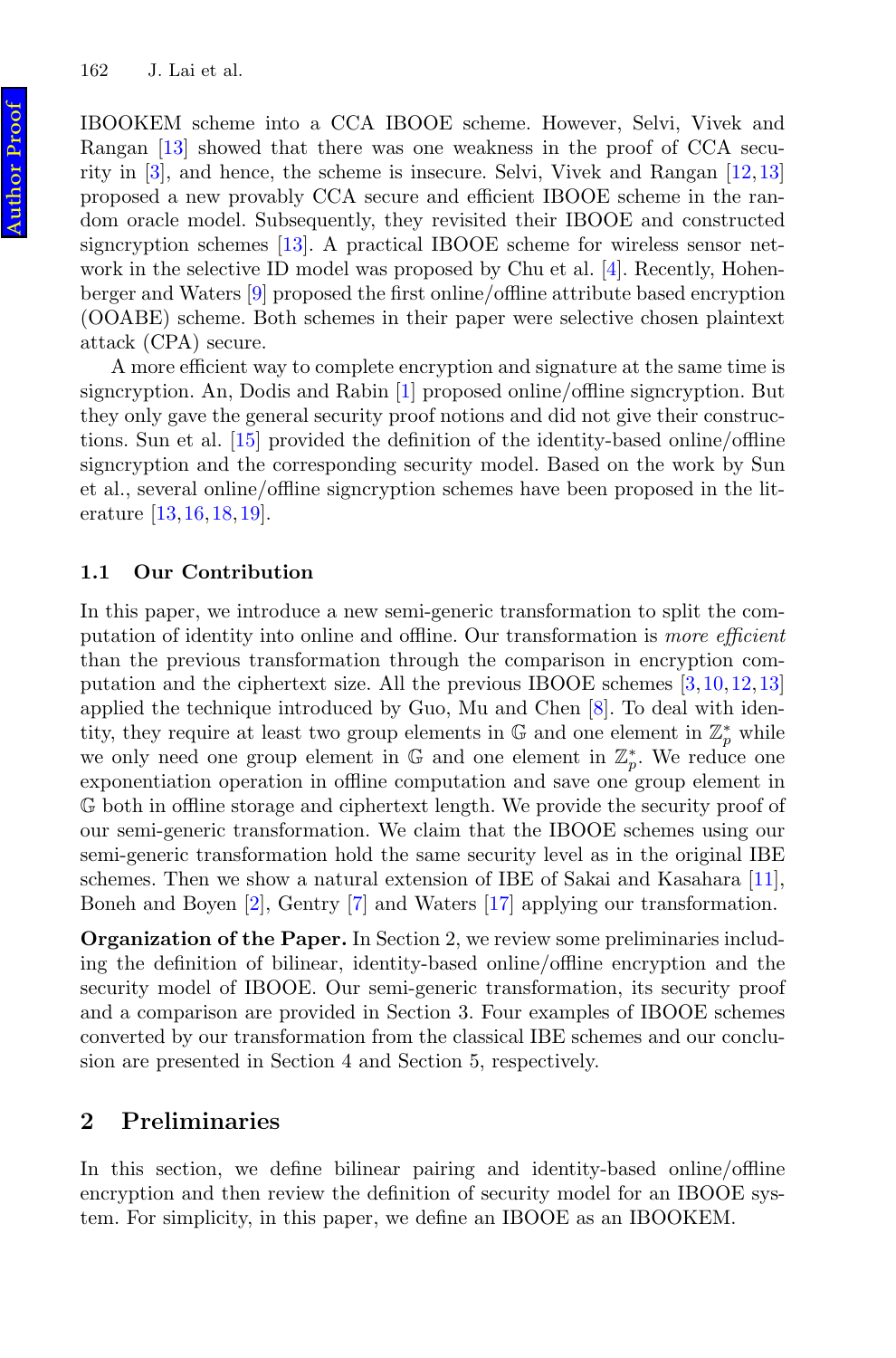# **2.1 Bilinear Pairing**

Let  $\mathbb{G}$  be a cyclic group of prime order p and  $\mathbb{G}_T$  be a multiplicative cyclic group of the same prime order p. Let q be a generator of  $\mathbb{G}$ . A bilinear pairing is a map  $e : \mathbb{G} \times \mathbb{G} \to \mathbb{G}_T$  with the following properties:

- 1. Bilinear: For all  $u, v \in \mathbb{G}$  and  $a, b \in \mathbb{Z}_p^*$ , we have  $e(u^a, v^b) = e(u, v)^{ab}$ .
- 2. Non-degeneracy:  $e(g, g) \neq 1$ .
- 3. Computability: It is efficient to compute  $e(u, v)$  for all  $u, v \in \mathbb{G}$ .

# **2.2 Identity-Based Online/Offline Encryption**

An identity-based online/offline encryption scheme consists of the following five algorithms:

**Setup(** $\lambda$ **):** Taking a security parameter  $\lambda$  as input and returns the system parameters mpk and the master key msk. The system parameters mpk includes the descriptions of a finite key space  $\mathcal{K}$ , a finite message space  $\mathcal{M}$  and a finite ciphertext space  $\mathcal{CT}$ . The system parameters are publicly known, while the master key is kept secretly and known to generator (PKG) only.

**KeyGen(mpk, msk,** *ID***):** Taking mpk, msk and an arbitrary  $ID \in \{0, 1\}^*$  as input, returns a private key  $d_{ID}$  for ID. Here ID is an arbitrary string which will be used as a public key.

**Off-Encrypt(mpk):** Taking the system parameter mpk as input, outputs a pair  $(C_{\text{off}}, K)$  where  $C_{\text{off}}$  is called offline ciphertext and K as the message encryption key.

**On-Encrypt(mpk,**  $C_{\text{off}}$ , *ID*): Taking the system parameters mpk, offline ciphertext  $C_{\text{off}}$  and an identity  $ID \in \{0,1\}^*$  as input, returns a ciphertext CT for K.

**Decrypt(mpk,**  $CT$ ,  $d_{ID}$ ): Taking the system parameters mpk, ciphertext  $CT$ and the private key  $d_{ID}$  as input, outputs the session key K or a reject symbol  $\perp$ .

For correctness we require that if for every (mpk, msk) returned by  $Setup(\lambda)$ , every  $d_{ID}$  returned by  $\textbf{KeyGen(mpk, msk, ID)}$ , every  $(C_{\text{off}}, K)$  returned by **Off-Encrypt**(mpk) and every CT returned by **On-Encrypt**(mpk,  $C_{\text{off}}$ , *ID*), then  $\textbf{Decrypt}(\text{mpk}, CT, d_{ID}) = K$ .

# **2.3 Security for IBOOE**

The semantic security between a challenger and an adversary is defined as follows.

**Setup:** The challenger takes as input a secure parameter  $\lambda$  and runs the **Setup** algorithm. It gives the adversary  $A$  the system public parameters mpk.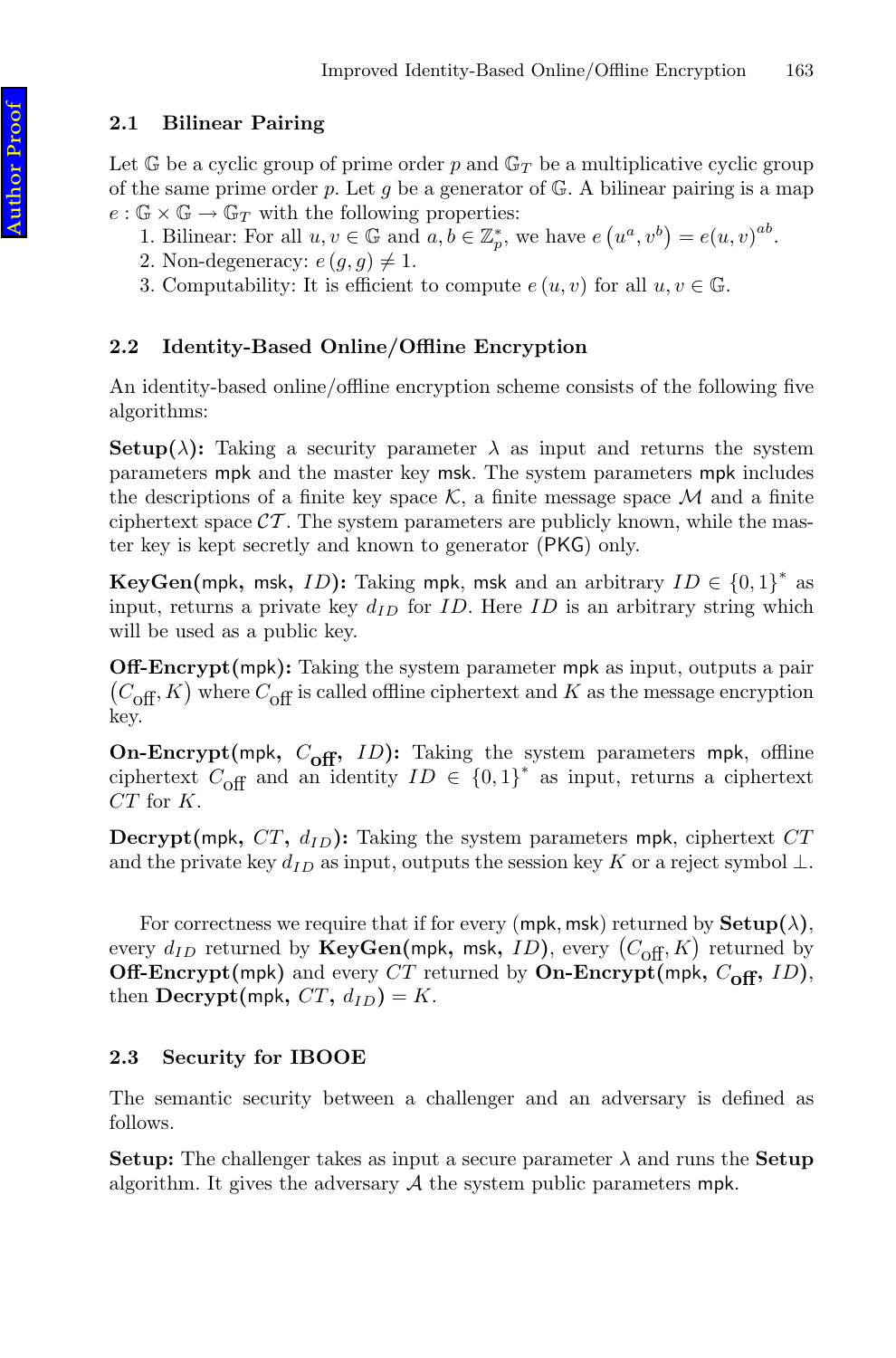**Phase 1:** A issues polynomially private key queries  $q_1, \ldots, q_m$ . The challenger responds by running key generation algorithm **KeyGen** to generate the private key  $d_{ID_i}$  corresponding to  $ID_i$ . It sends  $d_{ID_i}$  to A. These queries may be asked adaptively, that is, each query  $q_i$  may depend on the replies to  $q_1, \ldots, q_{i-1}$ .

**Challenge:** Once A decides that Phase 1 is over, it outputs an identity ID<sup>∗</sup> on which it wishes to be challenged. A did not request a private key for ID<sup>∗</sup> in Phase 1. The challenger chooses a random bit  $b \in \{0,1\}$  and computes a challenge ciphertext  $CT^*$  and a session key  $K_0^*$  corresponding to  $ID^*$ . If  $b = 0$ , the challenger sends  $(CT^*, K_0^*)$  to A. Otherwise, the challenger sends  $(CT^*, K_1^*)$ to  $A$ , where  $K_1^*$  is a random section key from key space.

**Phase 2:** A issues more private key queries  $q_{m+1}, \ldots, q_n$  on one restriction that  $ID_i \neq ID^*$ . The challenger responds the same as in Phase 1.

**Guess:** Finally, A outputs a guess  $b' \in \{0, 1\}$  of b and wins the game if  $b' = b$ 

We define adversary  $A$ 's advantage in attacking the above game is

$$
Adv_A(\lambda) = \left| \Pr[b = b'] - \frac{1}{2} \right|.
$$

**Definition 1.** *An IBOOE system is semantically secure if for any polynomial time adversary* A, the function  $Adv_A(\lambda)$  *is negligible.* 

#### **3 Semi-Generic Transformation**

In IBE system, the identity in ciphertext is embedded in some group elements. We refer to those group elements containing identity as ID header. Therefore, the ciphertext of IBE can be written as  $CT = (Hdr, C)$  where Hdr is called ID header and C is the other components of ciphertext excluding ID header.

The IBE schemes in the literature  $[2,7,11,17]$  $[2,7,11,17]$  $[2,7,11,17]$  $[2,7,11,17]$  $[2,7,11,17]$  have the same ID headers in the ciphertext, if we do not consider the group which the ID headers belong to. Their ID headers are defined as

$$
\left(g_1g^{ID}\right)^s,
$$

where  $g_1, g$  are group elements of mpk and  $s \in \mathbb{Z}_p^*$  is the random number chosen by the encryptor.

Without loss of generality, the encryption algorithm in IBE system can be written as follow:

$$
\mathsf{H} \mathsf{d} \mathsf{r} = (g_1 g^{ID})^s, \qquad (C, K) \leftarrow \mathcal{E} \left( \mathsf{mpk}, s \right),
$$

$$
CT = (\mathsf{H} \mathsf{d} \mathsf{r}, C) = \left( \left( g_1 g^{ID} \right)^s, C \right),
$$

where K is the message encryption key and  $\mathcal E$  is the encryption algorithm without the computation of ID header.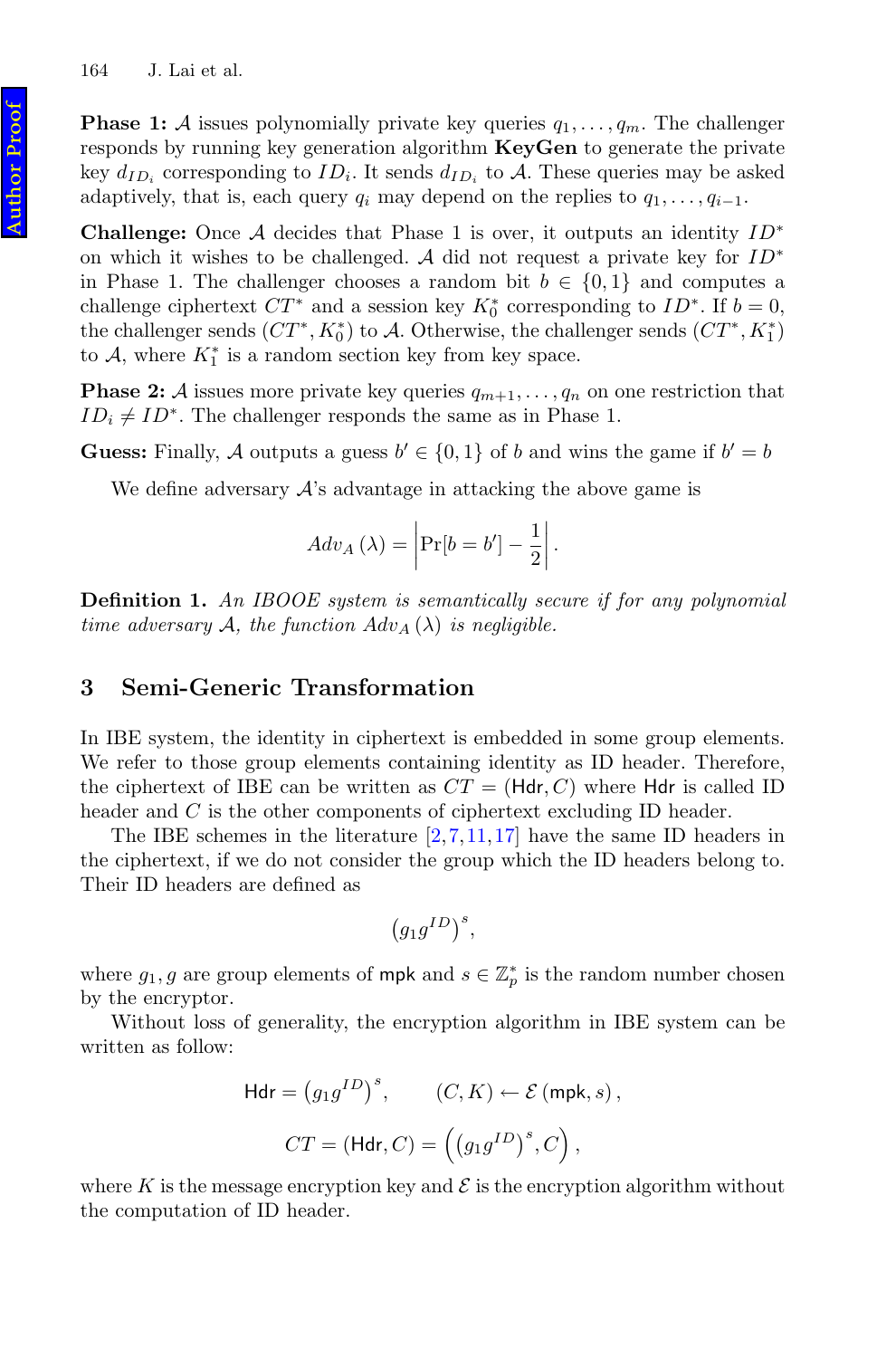Based on the above scheme, we have the main task of IBOOE is to achieve the online/offline computation on the ID header. Obviously, there is a trivial method to achieve online/offline from IBE. We can compute  $C_1 = g_1^s$ ,  $C_2 = g^s$  in the offline phase and perform  $C_3 = C_1 \cdot C_2^{ID}$  after one has obtained the identity in the online phase. However, one exponentiation operation is required in the online phase to achieve the online/offline encryption, which is still inefficient.

In the following parts of this session, we first revisit the online/offline computation on the ID header with structure  $\mathsf{H} dr = (g_1 g^{ID})^s$ . Then we give our improved semi-generic transformation that only needs two elements to deal with the ID header to achieve online/offline.

#### **3.1 Previous Method of Transformation**

We review how the authors dealt with the online/offline computation of the ID header in previous IBOOE schemes [\[3](#page-15-11), [8,](#page-15-4) [12](#page-15-6), 13].

**Off-Encrypt:** Randomly choose  $\alpha, \beta, s \in \mathbb{Z}_p^*$  and compute

$$
C_1 = (g_1 g^{\alpha})^s, \quad C_2 = g^{s\beta},
$$

$$
(C, K) \leftarrow \mathcal{E} \left( \text{mpk}, s \right).
$$

Then output the offline ciphertext  $C_{\text{off}} = (C_1, C_2, \alpha, \beta^{-1}, C)$  and the message encryption key K.

**On-Encrypt:** Upon receiving  $ID \in \mathbb{Z}_p^*$ , compute

$$
C_3 = \beta^{-1} (ID - \alpha) \bmod p.
$$

The ID header is  $\text{Hdr}_{on} = (C_1, C_2, C_3)$ . Then output the ciphertext

$$
CT = (\mathsf{Hdr}_{\mathsf{on}}, C) = (C_1, C_2, C_3, C).
$$

In the decryption algorithm, the receiver first recoves the general ID header in the traditional IBE scheme from the ID header as below:

$$
C_1 \cdot C_2^{C_3} = (g_1 g^{\alpha})^s \cdot (g^{s\beta})^{\beta^{-1}(ID-\alpha)} = (g_1 g^{ID})^s.
$$

It is the same as the ID header in IBE. Then, the receiver follows the general decryption procedures using its private key as in the traditional encryption scheme to obtain the key  $K$ . It needs three elements to handle the ID header.

#### **3.2 Our Method of Transformation**

We describe our method to achieve the online/offline encryption, where only two elements are required to deal with the ID header. It saves one group element compared to the previous method.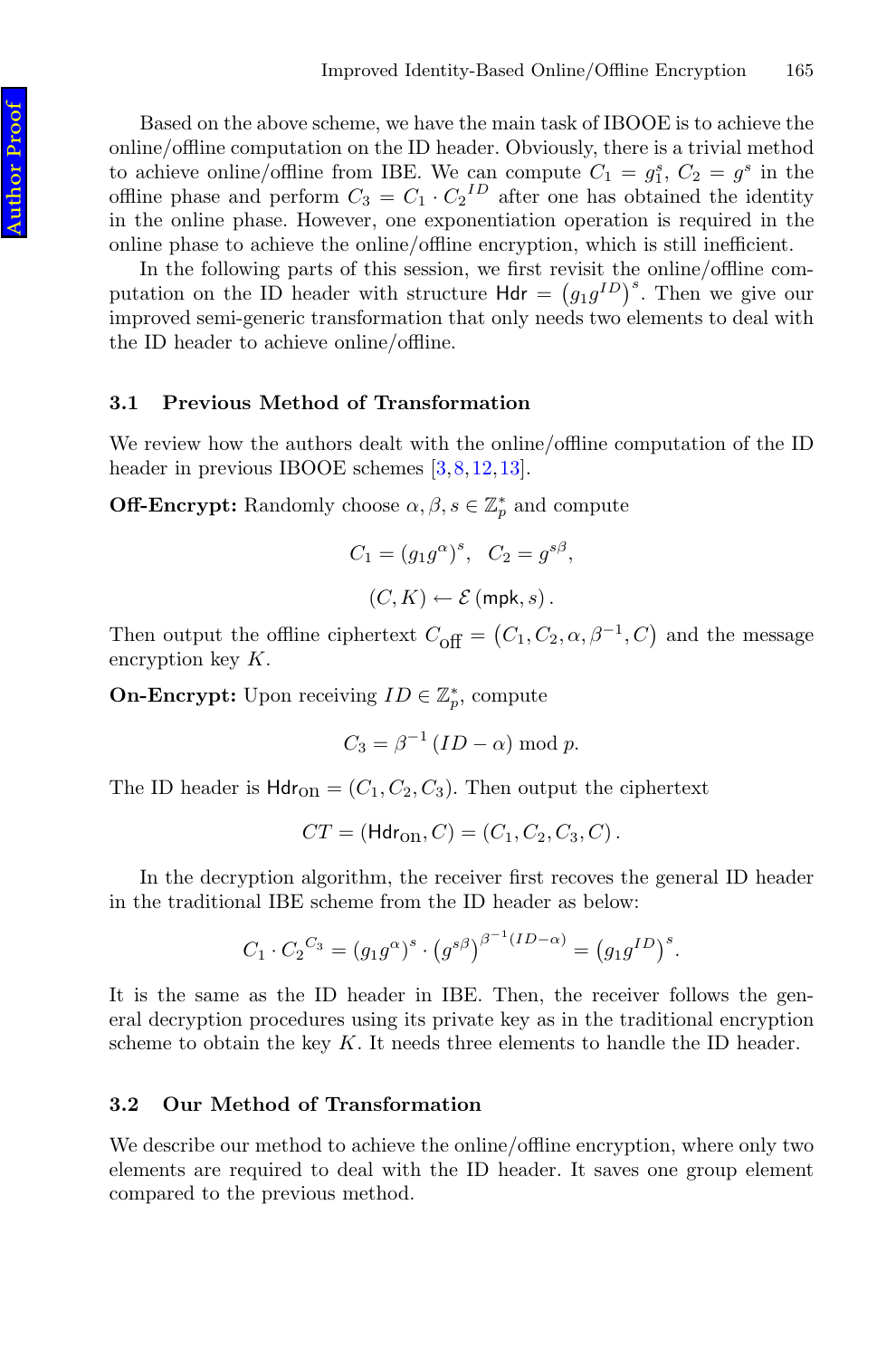$$
C_1 = (g_1 g^w)^s,
$$
  

$$
(C, K) \leftarrow \mathcal{E} (\text{mpk}, s).
$$

Then output the offline ciphertext  $C_{\text{off}} = (C_1, w, s, C)$  and the message encryption key  $K$ .

**On-Encrypt:** Upon receiving  $ID \in \mathbb{Z}_p^*$ , compute

$$
C_2 = s(ID - w) \bmod p.
$$

The ID header is  $\text{Hd}r_{\text{on}} = (C_1, C_2)$ . Then output the ciphertext

$$
CT = (\mathsf{Hdr}_{\mathsf{on}}, C) = (C_1, C_2, C).
$$

**Correctness:** Given the ID header  $\text{Hdr}_{on} = (C_1, C_2)$ , compute

$$
C_1 g^{C_2} = (g_1 g^w)^s \cdot g^{s(ID-w)} = (g_1 g^{ID})^s.
$$

After recovering the original ID header, the recipient follows the general decryption procedures using its private key as in traditional identity-based encryption schemes to obtain the key K.

#### **3.3 Security**

**Theorem 1.** *The identity-based online/offline encryption scheme converted with our transformation is secure if the original identity-based encryption scheme is secure.*

*Proof.* Let A be an adversary that has advantage  $\varepsilon(\lambda)$  against the IBOOE scheme converted using our transformation. Then, there is a simulator  $B$  that has advantage  $\varepsilon(\lambda)$  against the original IBE.

We show how to construct a simulator B that uses A to gain advantage  $\varepsilon(\lambda)$ against IBE in Fig.1. Here, we refer the IBE as the oracle. The IBE and the simulator  $\beta$  start the game with the IBE first running the **Setup** algorithm of IBE to generate the system public key mpk. As usual, G is a cyclic groups of prime order p, and g is the generator of  $\mathbb{G}$ . Random secret  $a \in \mathbb{Z}_p^*$  is the master key and  $g_1 = g^a$ . The IBE gives mpk to simulator B. Simulator B is supposed to output an identity  $ID^*$  and expects to receive back the IBE challenge ciphertext  $CT^*$  and the challenger session key  $K^*$  under mpk. Simulator  $\beta$  outputs its guess  $b \in \{0,1\}$  on  $K^*$ .

Simulator  $\beta$  works by interacting with adversary  $\mathcal A$  as follows ( $\beta$  simulates the challenger for  $\mathcal{A}$ :

**Setup:** Simulator  $\beta$  gives mpk to  $\mathcal A$  as the IBOOE system parameter.

**Phase 1:** The adversary A issues polynomially private key queries  $q_1, \ldots, q_m$ . For the query on  $ID_i$  from  $A, B$  queries its private key to IBE, then forwards the results from IBE to A. These queries may be asked adaptively.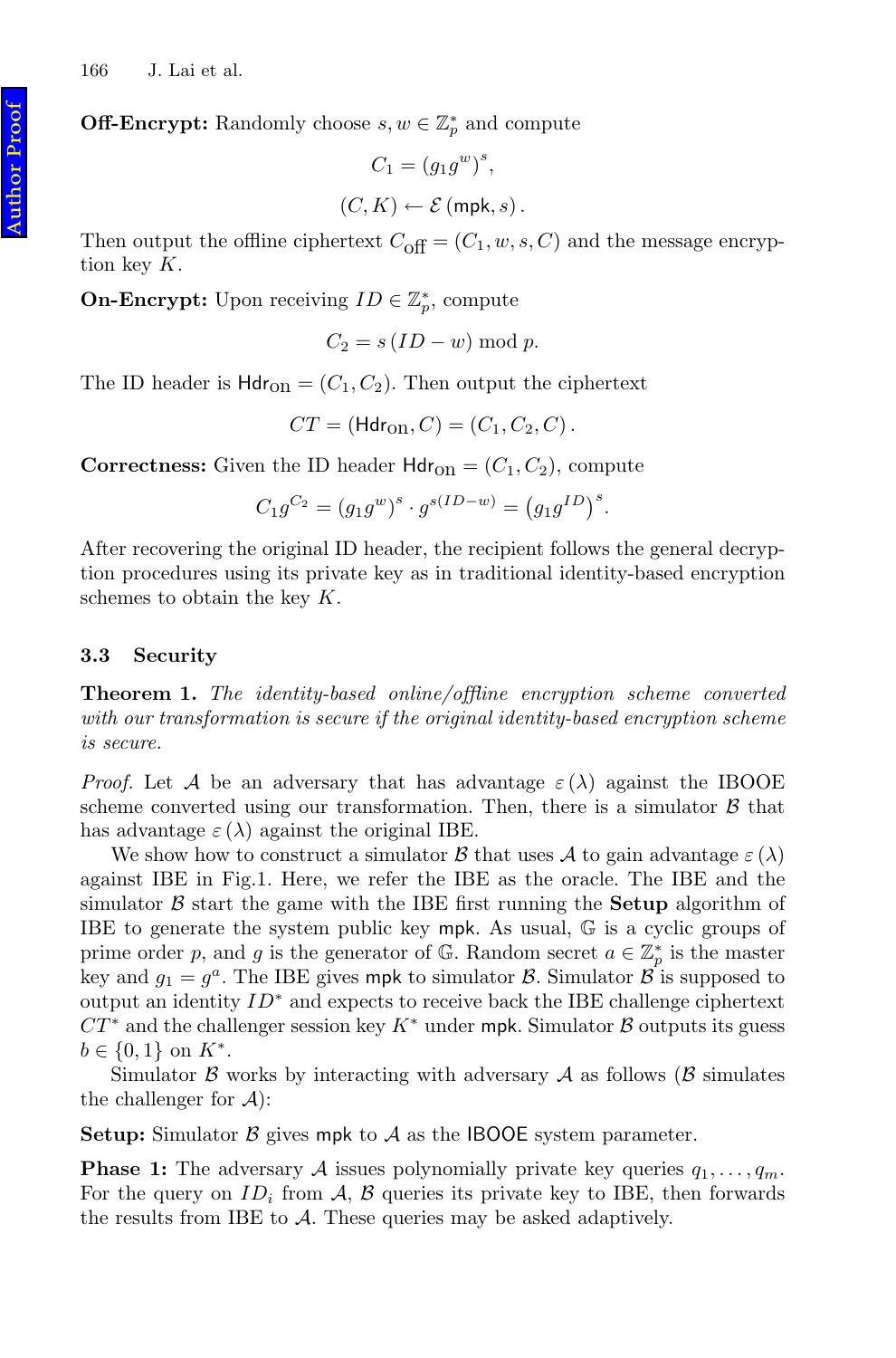| IBE                                                               |              | B                                                                                                                                                                                           |                             |  |
|-------------------------------------------------------------------|--------------|---------------------------------------------------------------------------------------------------------------------------------------------------------------------------------------------|-----------------------------|--|
| 1. (mpk, msk) $\leftarrow Setup(\lambda)$                         | mpk          |                                                                                                                                                                                             | mpk                         |  |
|                                                                   | $ID_i$       |                                                                                                                                                                                             | $ID_i$                      |  |
| 2. Generate $d_{ID_i}$ by running<br>$KeyGen$ (mpk, msk, $ID_i$ ) | $d_{ID_i}$   |                                                                                                                                                                                             | $d_{ID_i}$                  |  |
|                                                                   | $ID^*$       |                                                                                                                                                                                             | $ID^*$                      |  |
| 3. Output $(CT^*, K^*)$ where<br>$CT^* = (Hdr^*, C^*)$            | $(CT^*,K^*)$ | Choose $k \in \mathbb{Z}_n^*$<br>$C_1^* = \text{Hdr}^* \cdot g^{-k}$<br>$C_2^* = k$<br>$\mathsf{Hdr}_{\mathrm{ch}}^*=(C_1^*,C_2^*)$<br>$CT_{\text{ch}}^* = (\text{Hdr}_{\text{ch}}^*, C^*)$ | $(CT_{\mathrm{C}h}^*, K^*)$ |  |
|                                                                   | b            |                                                                                                                                                                                             | b                           |  |

**Fig. 1.** Security Proof

**Challenge:** Once adversary  $\mathcal A$  decides that Phase 1 is over, it outputs an  $ID^*$ on which it wishes to be challenged. Simulator  $\beta$  responds as follows:

1. B gives IBE the challenge identity  $ID^*$ . IBE responds with challenge ciphertext  $CT^*$  and the corresponding message encryption key  $K^*$  where

$$
CT^* = (Hdr^*, C^*) = \left( \left( g_1 g^{ID^*} \right)^s, C^* \right).
$$

2. Next,  $\mathcal{B}$  randomly chooses  $k \in \mathbb{Z}_p^*$  and computes the challenge ID header:

$$
\mathsf{H} \mathsf{d} \mathsf{r}_{\mathsf{C}\mathsf{h}}^* = (C_1^*, C_2^*) = \left( \mathsf{H} \mathsf{d} \mathsf{r}^* \cdot g^{-k}, k \right) = \left( \left( g_1 g^{ID^*} \right)^s g^{-k}, k \right)
$$

.

Then, set the online/offline challenge ciphertext as  $CT_{\text{ch}}^{*} = (Hdr_{\text{ch}}^{*}, C^{*})$ . B responds to  $\mathcal A$  with the online/offline challenge ciphertext  $\left(CT_{\mathrm{ch}}^*,K^*\right)$ .

Note that  $CT^*_{\text{ch}}$  is a valid IBOOE ciphertext under the identity  $ID^*$ . To see this, let  $w = ID^* - \frac{k}{s}$ , we have

$$
C_1^* = \left(g_1 g^{ID^*}\right)^s g^{-k} = \left(g_1 g^w\right)^s, \quad C_2^* = k = s \left(ID^* - w\right).
$$

Therefore,

$$
Hdr_{\text{ch}}^{*} = (C_{1}^{*}, C_{2}^{*}) = ((g_{1}g^{w})^{s}, s(ID^{*} - w))
$$

is a valid online/offline challenge ID header for the challenge identity  $ID^*$ .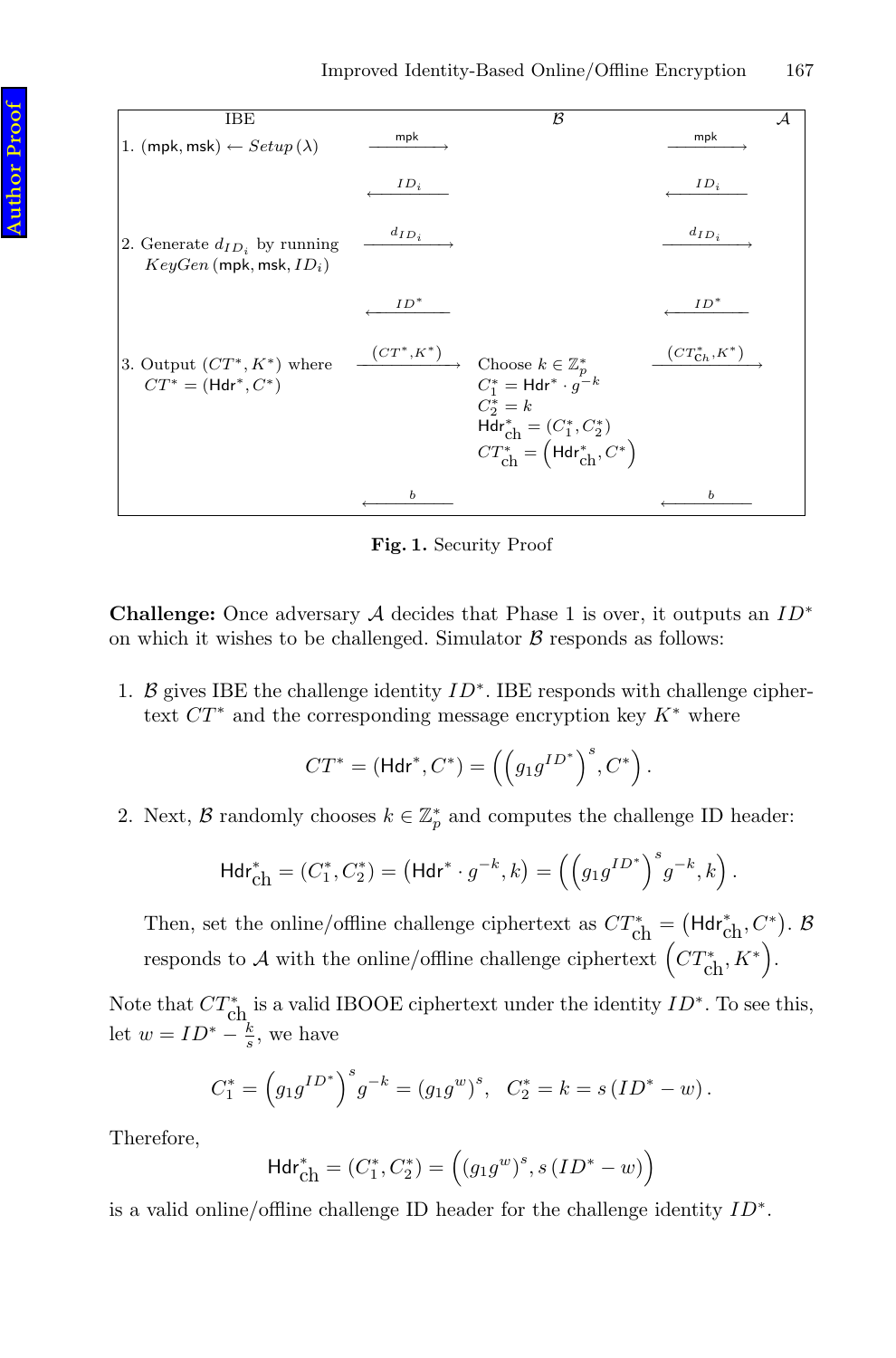**Phase 2:** A issues more private key queries  $q_{m+1}, \ldots, q_n$  on one restriction that  $ID_i \neq ID^*$ . B responds as in Phase 1.

**Guess:** Finally, A outputs a guess  $b \in \{0, 1\}$  on  $K^*$ . Simulator B outputs b as its guess.

It is obvious that if the adversary A has advantage  $\varepsilon(\lambda)$  to break the IBOOE scheme converted by our transformation, simulator  $\mathcal{B}$  has advantage  $\varepsilon(\lambda)$  to break the original IBE scheme.

#### **3.4 Comparison**

In an IBOOKEM system, there is no message to be encrypted. Therefore, it is important that how to efficiently compute ID header from KEM system to achieve IBOOKEM, which greatly affects the efficiency of IBOOKEM system. Here, we provide a comparison of computation cost of computing ID header and the ID header size among the traditional IBE, previous transformation and our transformation. We denote by E the exponentiation in group  $\mathbb{G}$  and  $m_c$  the modular multiplication in  $\mathbb{Z}_p^*$ .

**Table 1.** Comparison of Computing ID header for IBOOE

|                     | Traditional IBE | [8], [3], [12], [13]        | <b>10</b>                     | Ours                          |
|---------------------|-----------------|-----------------------------|-------------------------------|-------------------------------|
| Offline computation |                 | 3E                          | 5E                            | 2E                            |
| Online computation  | 2E              | $1m_c$                      | $2m_c$                        | $1m_c$                        |
| Offline storage     |                 | $2\mathbb{G}+2\mathbb{Z}_n$ | $3\mathbb{G} + 4\mathbb{Z}_n$ | $1\mathbb{G} + 2\mathbb{Z}_p$ |
| Ciphertext size     | lG              | $2\mathbb{G}+1\mathbb{Z}_n$ | $3\mathbb{G}+2\mathbb{Z}_n$   | $1\mathbb{G}+1\mathbb{Z}_n$   |

From Table 1, it is clear that the online/offline encryption has a larger size of ID header than traditional IBE. However, the online/offline method can greatly reduce the online computation which is the motivation to use the online/offline encryption. Our semi-generic transformation of computing the ID deader is more efficient than the previous transformation to achieve identitybased online/offline encryption. The previous transformation requires two group elements in  $\mathbb G$  and one element in  $\mathbb Z_p^*$  to deal with identity while we only need one group element in  $\mathbb{G}$  and one element in  $\mathbb{Z}_p^*$ . We reduce one exponentiation operation in the offline computation and save one group element in G both in offline storage and ciphertext length. We claim that the identity-based encryption schemes with this kind of ID header can be efficiently converted to online/offline encryption schemes by our method.

# **4 Identity Based Online/Offline Encryption Schemes**

In this section, we give four examples applying our transformation to achieve the online/offline encryption from the classical identity-based encryption schemes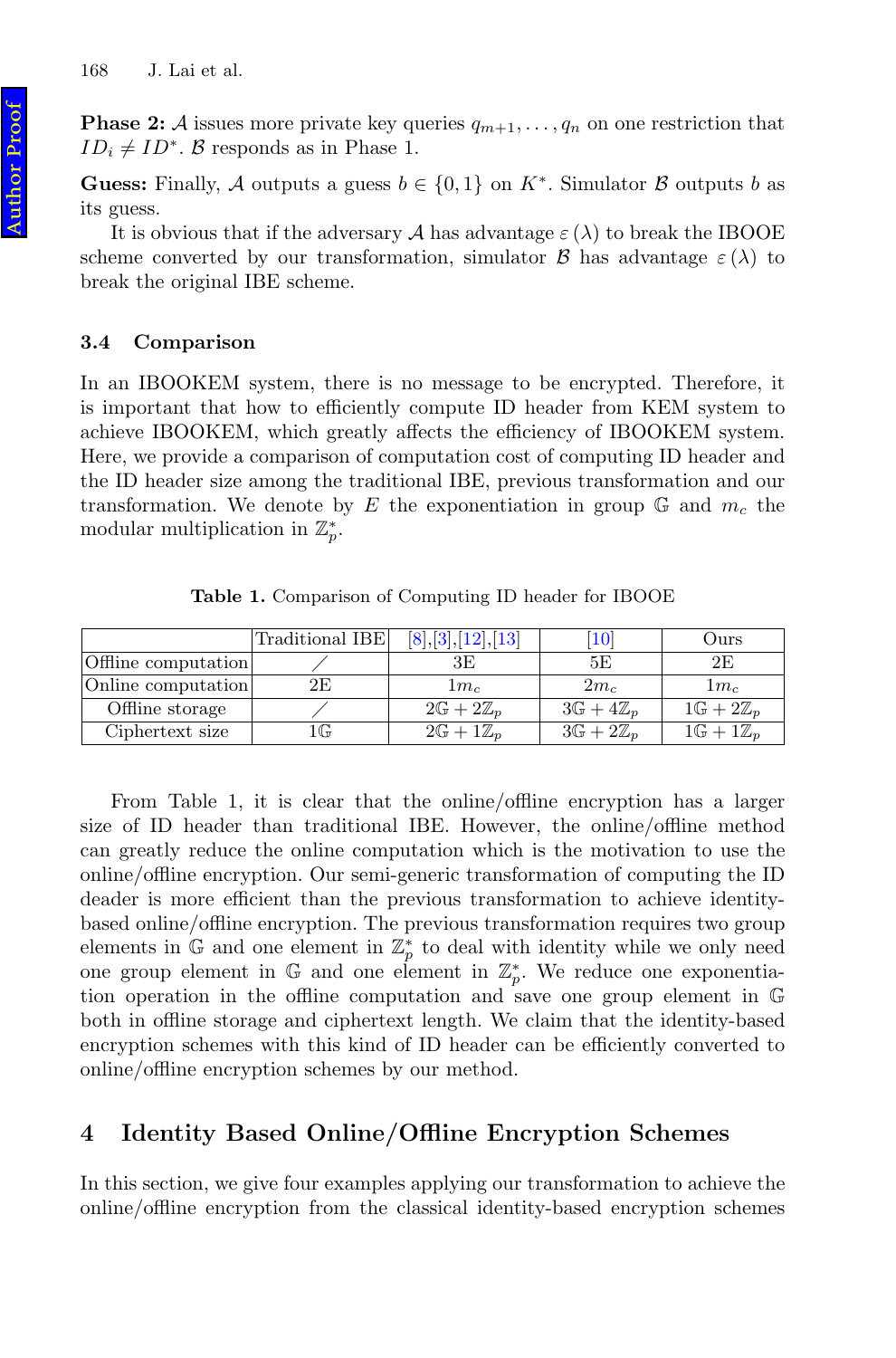[\[2](#page-14-0)[,7](#page-15-1),[11,](#page-15-16)[17\]](#page-15-2). Four IBOOE schemes are given in the form of key encapsulation. Their security are easy to prove according to the original schemes. We omit their security proofs here. We also claim that the first example is a CPAsecure identity-based online/offline key encapsulation mechanism scheme with the shortest ciphertext.

#### **4.1 IBOOE from Sakai-Kasahara IBE [11]**

**Setup:** The system parameters are generated as follow. The PKG randomly chooses  $\alpha \in \mathbb{Z}_p^*$  and sets  $g_1 = g^{\alpha}$ . Let  $H_1 : \{0,1\}^* \to \mathbb{Z}_p^*$  be the cryptographic hash function. The public parameters mpk and msk are given by

$$
\mathsf{mpk} = \left(\mathbb{G}, \mathbb{G}_T, q, g, g_1, H_1\right), \quad \mathsf{msk} = \alpha.
$$

**KeyGen:** To generate the private key for  $ID \in \{0, 1\}^*$ , PKG computes

$$
d_{ID} = g^{\frac{1}{H_1(ID) + \alpha}}.
$$

**Off-Encrypt:** Randomly choose  $x, y \in \mathbb{Z}_p^*$  and compute

$$
K = e(g, g)^x
$$
,  $C_1 = (g_1 g^y)^x$ .

Output the offline ciphertext  $C_{\text{off}} = (C_1, x, y)$  and the session key K. Note that  $e(g, g)$  can be pre-computed by the PKG in **Setup** phase as part of the public parameters mpk. Thus, there is no pairing to be computed in the offline phase.

**On-Encrypt:** To generate a ciphertext for ID, compute

$$
C_2 = x(H_1(ID) - y) \text{ mod } p.
$$

Output the ciphertext  $CT = (C_1, C_2)$  corresponding to the session key K.

**Decrypt:** Upon receiving the ciphertext  $CT = (C_1, C_2)$ , to recover the session key, the recipient decrypts the ciphertext using the private key  $d_{ID}$  and computes

$$
K = e\left(C_1 \cdot g^{C_2}, d_{ID}\right).
$$

According to our transformation, it is easy to check its correctness

$$
e(C_1 \cdot g^{C_2}, d_{ID}) = e\left(\left(g_1 g^{H_1(ID)}\right)^x, g^{\frac{1}{H_1(ID)+\alpha}}\right) = e(g, g)^x = K.
$$

#### **4.2 IBOOE from Boneh-Boyen IBE [2]**

**Setup:** PKG randomly chooses a secret  $a \in \mathbb{Z}_p$ , generators  $g, g_2, h_1 \in \mathbb{G}$  and sets  $g_1 = g^a$ . The system public parameters mpk and master key msk are

$$
\mathsf{mpk} = (g,g_1,g_2,h_1)\,,\quad \ \mathsf{msk} = g_2^a.
$$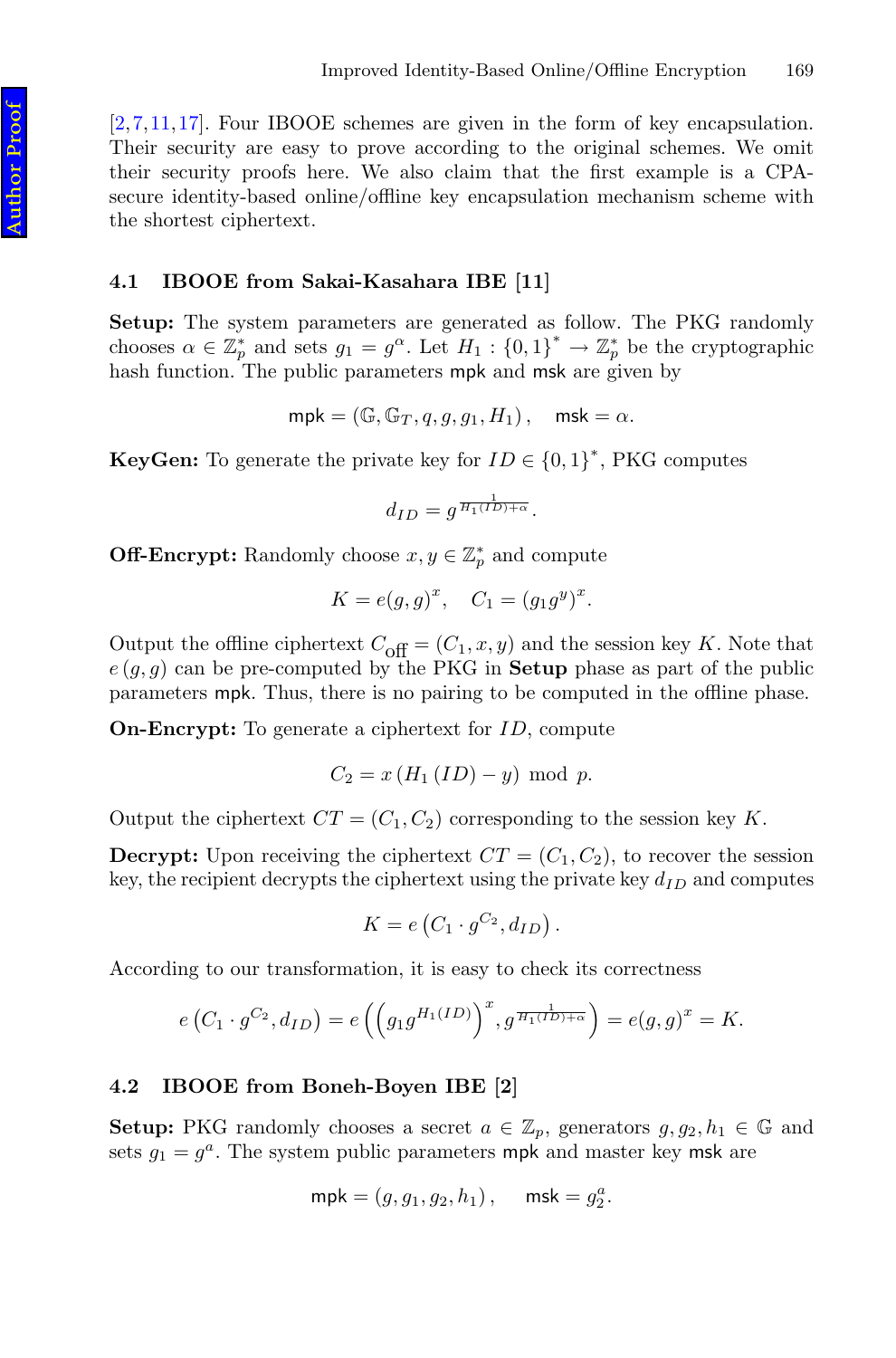170 J. Lai et al.

**KeyGen:** To generate the private key for  $ID \in \mathbb{Z}_p$ , PKG picks a random  $r \in \mathbb{Z}_p$ and computes

$$
d_{ID} = (d_1, d_2) = (g_2^a(h_1g_1^{ID})^r, g^r).
$$

**Off-Encrypt:** Randomly chooses  $w, s \in \mathbb{Z}_p$ , compute

$$
K = e(g_1, g_2)^s
$$
,  $C_1 = (h_1 g_1^w)^s$ ,  $C_2 = g^s$ .

Output the offline ciphertext  $C_{\text{off}} = (C_1, C_2, w, s)$  and session key K.

**On-Encrypt:** To generate a ciphertext for an identity  $ID \in \mathbb{Z}_p$ , compute

$$
C_3 = s(ID - w) \bmod p.
$$

Then output the ciphertext  $CT = (C_1, C_2, C_3)$  corresponding to the session key  $K$ .

**Decrypt:** To decrypt the ciphertext  $CT = (C_1, C_2, C_3)$  for  $ID \in \mathbb{Z}_p$  and recover the session key, the receiver uses its private key  $d_{ID}$  and computes

$$
C_0 = C_1 \cdot g_1^{C_3} = (h_1 g_1^{ID})^s
$$
,  $K = \frac{e(d_1, C_2)}{e(C_0, d_2)}$ .

For a valid ciphertext, we have

$$
\frac{e(d_1, C_2)}{e(C_0, d_2)} = \frac{e(g_2^a(h_1g_1^{ID})^r, g^s)}{e((h_1g_1^{ID})^s, g^r)} = e(g_1, g_2)^s = K.
$$

#### **4.3 IBOOE from Gentry IBE [7]**

**Setup:** PKG randomly chooses  $a \in \mathbb{Z}_p$  and generators  $g, h \in \mathbb{G}$  and sets  $g_1 = g^a$ . The system parameters mpk and the master key msk are

$$
\mathsf{mpk} = (g, g_1, h)\,, \quad \mathsf{msk} = a.
$$

**KeyGen:** To generate the private key for  $ID \in \mathbb{Z}_p$ , PKG picks a random  $r \in \mathbb{Z}_p$ and outputs

$$
d_{ID} = (d_1, d_2) = (r, (hg^{-r})^{\frac{1}{a-ID}}).
$$

**Off-Encrypt:** Randomly choose  $w, s \in \mathbb{Z}_p$  and compute

$$
K = e(g, h)^{-s}
$$
,  $C_1 = (g_1 g^{-w})^s$ ,  $C_2 = e(g, g)^s$ .

Then output the offline ciphertext  $C_{\text{off}} = (C_1, C_2, w, s)$  and session key K.

**On-Encrypt:** To generate a ciphertext for an identity  $ID \in \mathbb{Z}_p$ , the sender computes

$$
C_3 = s(w - ID) \bmod p.
$$

Then output the ciphertext  $CT = (C_1, C_2, C_3)$  corresponding to the session key  $K$ .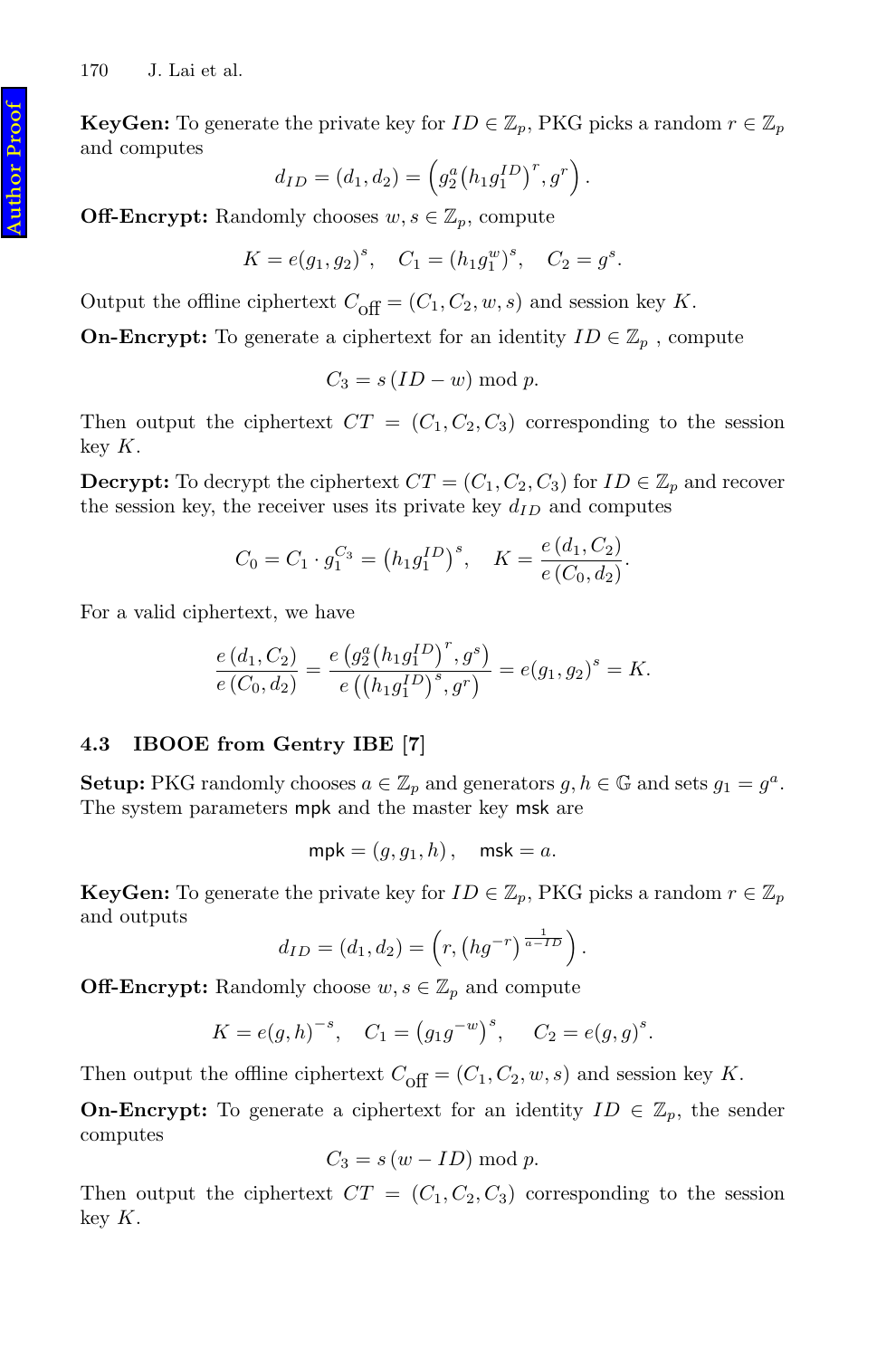**Decrypt:** To decrypt the ciphertext  $CT = (C_1, C_2, C_3)$  with ID and recover the session key, the recipient computes

$$
C_0 = C_1 \cdot g^{C_3} = (g_1 g^{-w})^s \cdot g^{s(w-ID)} = (g_1 g^{-ID})^s,
$$
  

$$
K = \frac{1}{e(C_0, d_2) \cdot C_2^{d_1}}.
$$

#### **4.4 IBOOE from Waters' Dual System IBE [17]**

**Setup:** Let  $\mathbb{G}$  be a group of prime order p. The PKG chooses generators  $g, v, v_1$ ,  $v_2, w, u, h \in \mathbb{G}$  and  $a_1, a_2, b, \alpha \in \mathbb{Z}_p$ . Let  $\tau_1 = v v_1^{a_1}, \tau_2 = v v_2^{a_2}$ . The system public parameters mpk and the master key msk are

$$
\mathsf{mpk} = \left\{ g^b, g^{a_1}, g^{a_2}, g^{b \cdot a_1}, g^{b \cdot a_2}, \tau_1, \tau_2, \tau_1^b, \tau_2^b, w, u, h, e(g, g)^{\alpha \cdot a_1 \cdot b} \right\},
$$

$$
\mathsf{msk} = \{ g, g^{\alpha}, g^{\alpha \cdot a_1}, v, v_1, v_2 \}.
$$

**KeyGen:** To generate the private key for identity  $ID \in \mathbb{Z}_p$ , the PKG randomly chooses  $r_1, r_2, z_1, z_2, tag_k \in \mathbb{Z}_p$ . Let  $r = r_1 + r$  and computes

$$
D_1 = g^{\alpha \cdot a_1} v^r, \quad D_2 = g^{-\alpha} v_1^r g^{z_1}, \quad D_3 = (g^b)^{-z_1}, \quad D_4 = v_2^r g^{z_2}, \quad D_5 = (g^b)^{-z_2},
$$

$$
D_6 = g^{r_2 \cdot b}, \quad D_7 = g^{r_1}, \quad R = (u^{ID} w^{tag_k} h)^{r_1}.
$$

The private key is

 $d_{ID} = (D_1, \ldots, D_7, R, tag_k).$ 

**Off-Encrypt:** Choose random  $s_1, s_2, t, x, tag_c \in \mathbb{Z}_p$  and let  $s = s_1 + s_2$  and compute:

$$
K = (e(g, g)^{\alpha \cdot a_1 \cdot b})^{s_2}, C_1 = (g^b)^{s_1 + s_2}, C_2 = (g^{b \cdot a_1})^{s_1}, C_3 = (g^{a_1})^{s_1},
$$
  

$$
C_4 = (g^{b \cdot a_2})^{s_2}, C_5 = (g^{a_2})^{s_2}, C_6 = \tau_1^{s_1} \tau_2^{s_2},
$$
  

$$
C_7 = (\tau_1^b)^{s_1} (\tau_2^b)^{s_2} w^{-t}, E_1 = (u^x w^{tag_c} h)^t, E_2 = g^t.
$$

Then output the offline ciphertext

$$
C_{\text{off}} = (C_1, \ldots, C_7, E_1, E_2, tag_c)
$$

and the session key K.

**On-Encrypt:** To generate a ciphertext for an identity  $ID \in \mathbb{Z}_p$ , compute

$$
C_8 = t (ID - x) \bmod p.
$$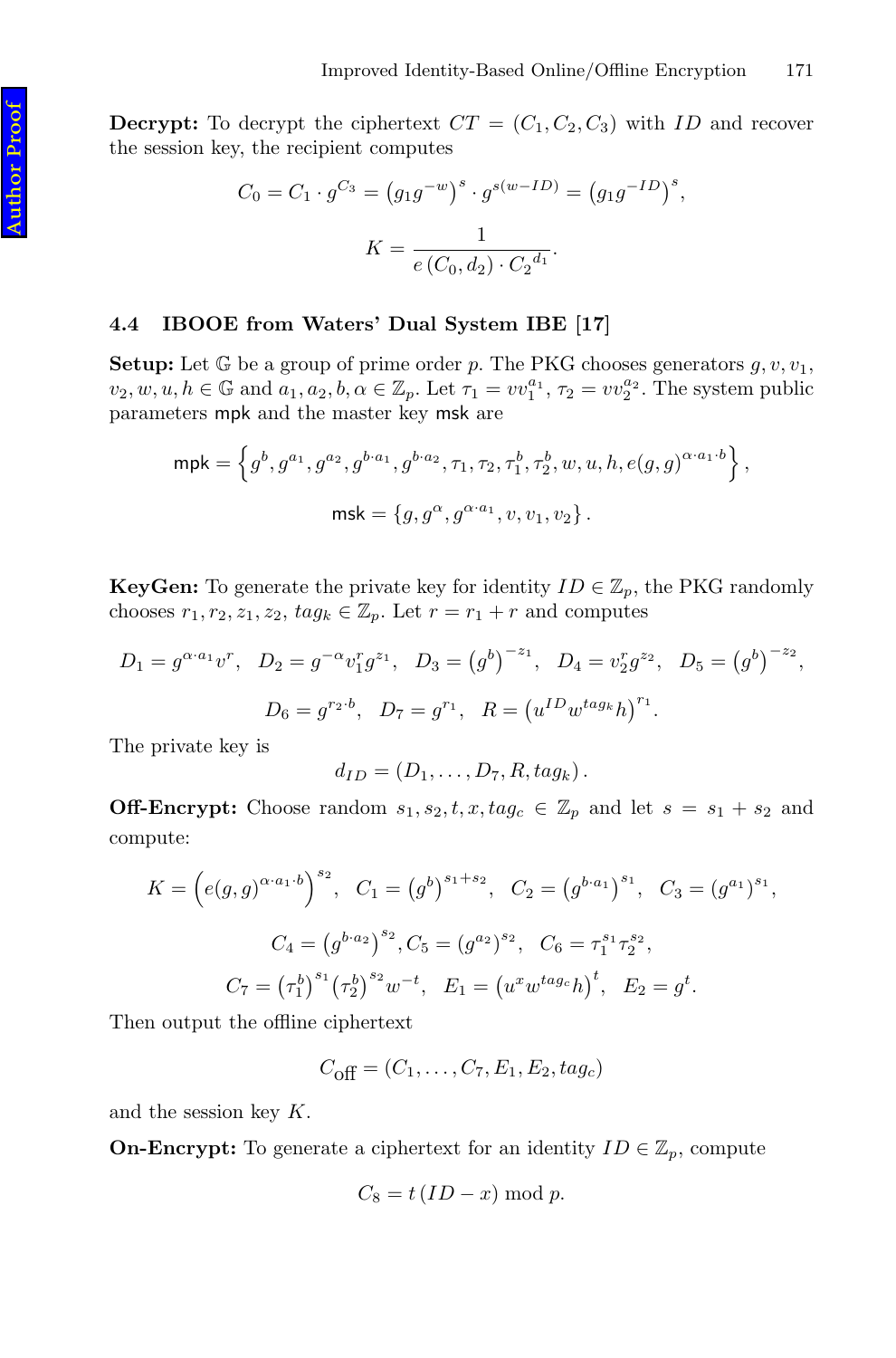172 J. Lai et al.

Then output the ciphertext  $CT = (C_1, \ldots, C_8, E_1, E_2, tag_c)$  corresponding to the session key  $K$ .

**Decrypt:** To decrypt the ciphertext  $CT = (C_1, \ldots, C_8, E_1, E_2, tag_c)$  with ID, the receiver first checks  $tag_c$ , if  $tag_c = tag_k$ , outputs invalid. Otherwise, the receiver computes

$$
E_3 = E_1 \cdot u^{C_8} = (u^x w^{tag_c} h)^t \cdot u^{t(ID-x)} = (u^{ID} w^{tag_c} h)^t,
$$

$$
A_1 = e(C_1, D_1) \cdot e(C_1, D_1) \cdot e(C_1, D_1) \cdot e(C_1, D_1) \cdot e(C_1, D_1)
$$
  
=  $e(g, g)^{\alpha \cdot a_1 \cdot b \cdot s_2} e(v, g)^{b(s_1 + s_2)r} e(v_1, g)^{a_1 b s_1 r} e(v_2, g)^{a_2 b s_2 r}$ 

Since  $r = r_1 + r_2$ , we have

$$
A_2 = e(C_6, D_6) \cdot e(C_7, D_7) = e(v, g)^{b(s_1 + s_2)r} e(v_1, g)^{a_1bs_1r} e(v_2, g)^{a_2bs_2r} e(g, w)^{-r_1t},
$$
  

$$
A_3 = \frac{A_1}{A_2} = e(g, g)^{\alpha \cdot a_1 \cdot b \cdot s_2} e(g, w)^{r_1t},
$$
  

$$
A_4 = \left(\frac{e(E_3, D_7)}{e(E_2, R)}\right)^{\frac{1}{tag_c - tag_k}} = e(g, w)^{r_1t}.
$$

Finally, the receiver can recover the session key by computing

$$
K = \frac{A_3}{A_4}.
$$

## **5 Conclusion**

We proposed a semi-generic transformation to transform IBE into IBOOE. Our transformation is applicable to those IBE schemes whose ID header is  $(g_1g^{ID})^s$ . In comparison with traditional IBOOE schemes, our transformation saves one group element in both offline storage and ciphertext length and reduces one exponentiation operation in offline computation. We proved that our transformation is secure if the IBE scheme is secure. We presented four examples of IBE of Sakai and Kasahara [\[11](#page-15-16)], Boneh and Boyen [\[2\]](#page-14-0), Gentry [\[7\]](#page-15-1) and Waters [\[17\]](#page-15-2) by applying our transformation.

# <span id="page-14-1"></span>**References**

- 1. An, J.H., Dodis, Y., Rabin, T.: On the security of joint signature and encryption. In: Knudsen, L.R. (ed.) EUROCRYPT 2002. LNCS, vol. 2332, pp. 83–107. Springer, Heidelberg (2002)
- <span id="page-14-0"></span>2. Boneh, D., Boyen, X.: Efficient selective-id secure identity-based encryption without random oracles. In: Cachin, C., Camenisch, J.L. (eds.) EUROCRYPT 2004. LNCS, vol. 3027, pp. 223–238. Springer, Heidelberg (2004)